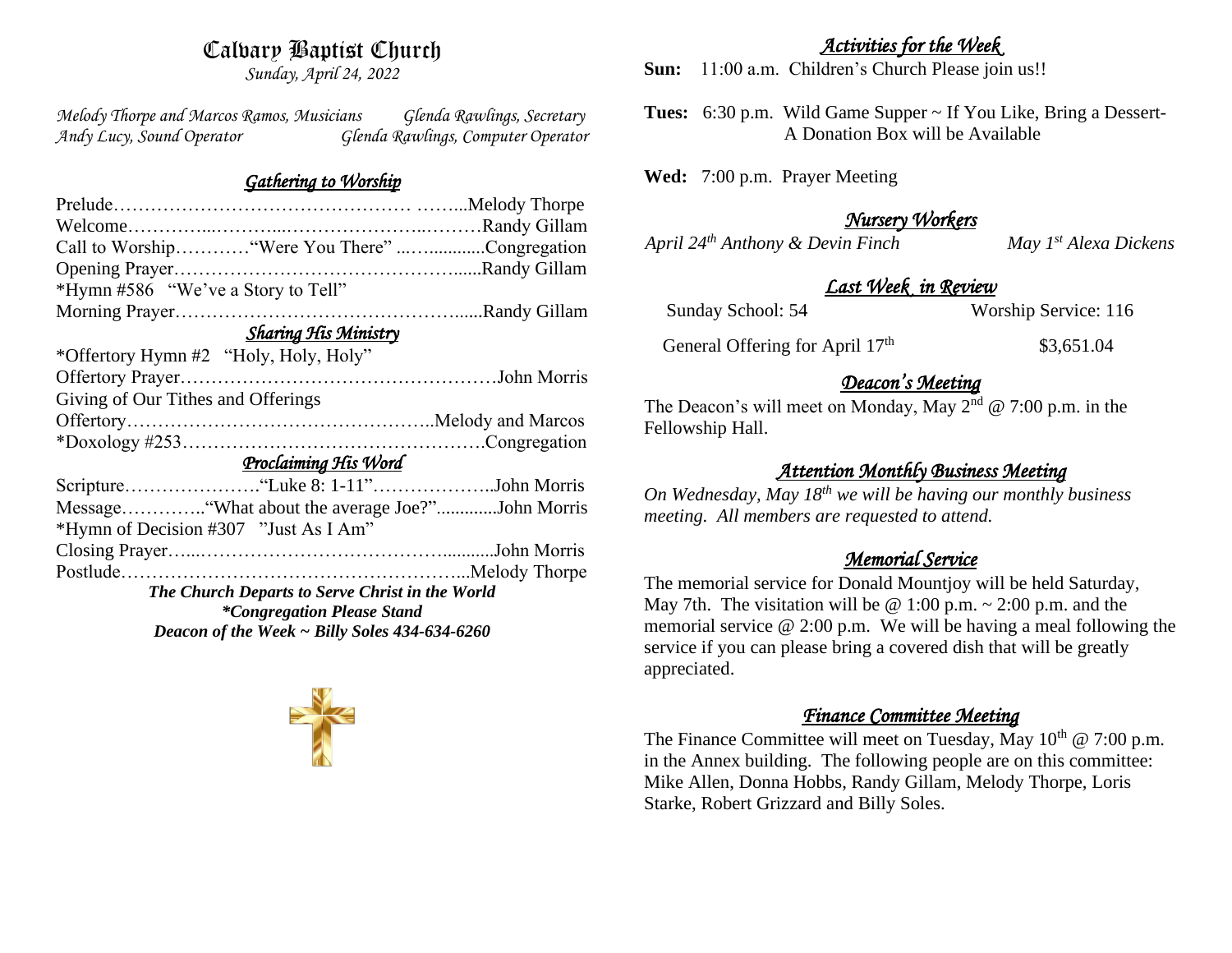### *Other Donations*

*Given in memory of Donald Mountjoy by: J.E. & Joyce Prince Fritz & Jackie Prasse*

## *Library Donations*

*Given in memory of Judy Allen by: Tony & Susan Conwell*

*Given in memory of Wade Lucy by: Tony & Susan Conwell*

## *Planning Committee*

1. Family Day Meal After Church (Moms, Dads, Grannies, Grandpas, Brothers, Sisters, Friends-All Welcome) June 5th Lets Fill The Pews

## *Planning Committee Meeting*

The Planning Committee will meet on Sunday, May  $15<sup>th</sup>$  @ 12:00 p.m. in the Church Fellowship Hall. The following people are on this committee: Mike Allen, Pat Callahan, Ray Traylor, Dale Jones, C.D. Jarratt, Diana Blick and Randy Gillam.

# *Rehab for Jeannette McArdle*

**Vineyard Bluffton Assisted Living and Memory Care 25 Cassidy Drive Bluffton, S.C. 29910**



*Church Email: [calvarybc1@verizon.net](mailto:cbcemporiaoffice@gmail.com)*

*Church Website[:www.calvarybaptistemporia.org](http://www.calvarybaptistemporia.org/)*

*Bob Pipkin Email: [jrpipkin3@gmail.com](mailto:jrpipkin3@gmail.com) and Cell: 757-418-1243*